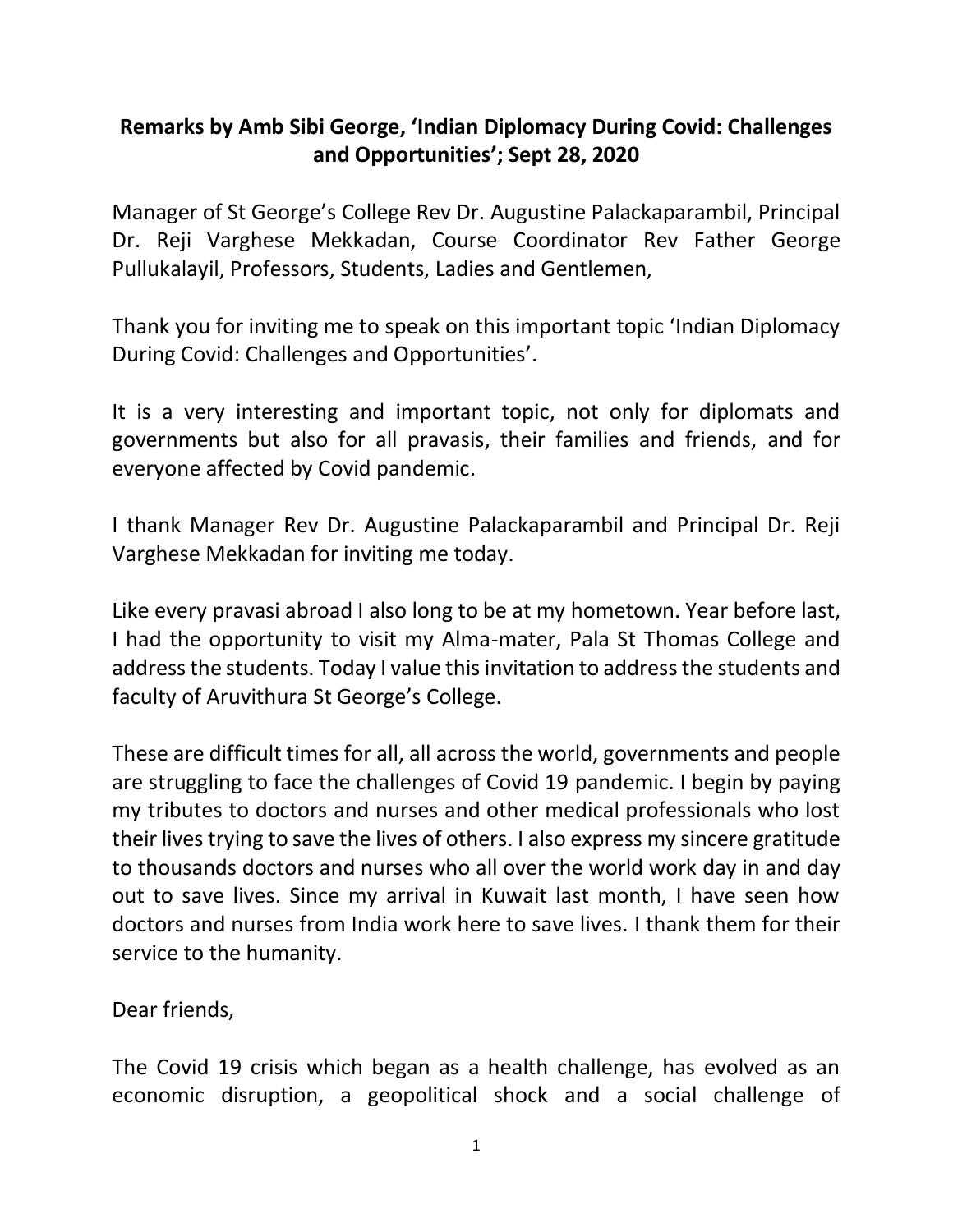unimaginable proportions. Today it has emerged as a global challenge of a magnitude that humanity has not experienced in recent history. It is throwing up new challenges every day to every country and every society including in India and here in Kuwait. It has also affected relations between countries at bilateral, regional and multilateral levels. The pandemic and the chaos it created has made us take a closer look at some of the fundamental aspects of international diplomacy and the much debated concept of globalization.

I was in Switzerland when the Covid 19 pandemic began. Having spent the first four months of the pandemic in Europe and the last two months in Kuwait, I have personally witnessed how life has changed for many across the globe, how the pandemic has hurt one and all, across regions and continents, irrespective of one's nationality or wealth. I have experienced how globalization has thrown up major challenges and at the same time how diplomacy endeavored to convert some of these challenges into opportunities.

Let me share a bit of personal experience as a diplomat. It was indeed a satisfying experience to be in Switzerland as Ambassador, also representing India to The Holy See and Principality of Lichtenstein. It was a great honour for any diplomat to represent their country in three countries together, to go to bed every night and get up everyday morning thinking about a President, a Prince and a Pope, The Holy Father. Like most other diplomats, I was also busy building India's relations in various fields including political, economic, scientific, cultural and discussing cooperation on global issues like climate change, energy security, renewable energy, and fight against terrorism.

While in Switzerland, I was happy to build excellent political relations at the highest level. We received Hon'ble Rashtrapatiji for a State visit to Switzerland and Hon'ble Prime Minister to Davos for the World Economic Forum annual meeting. We arranged visits of Foreign Minister and President of Switzerland to India, we negotiated India – Switzerland Science and Innovation Alliance and we signed Agreement for exchange of information on tax evasion, also called black money. Bilateral trade with Switzerland went up by 18%. We were able to build on a theme 'Connecting Himalayas with Alps' including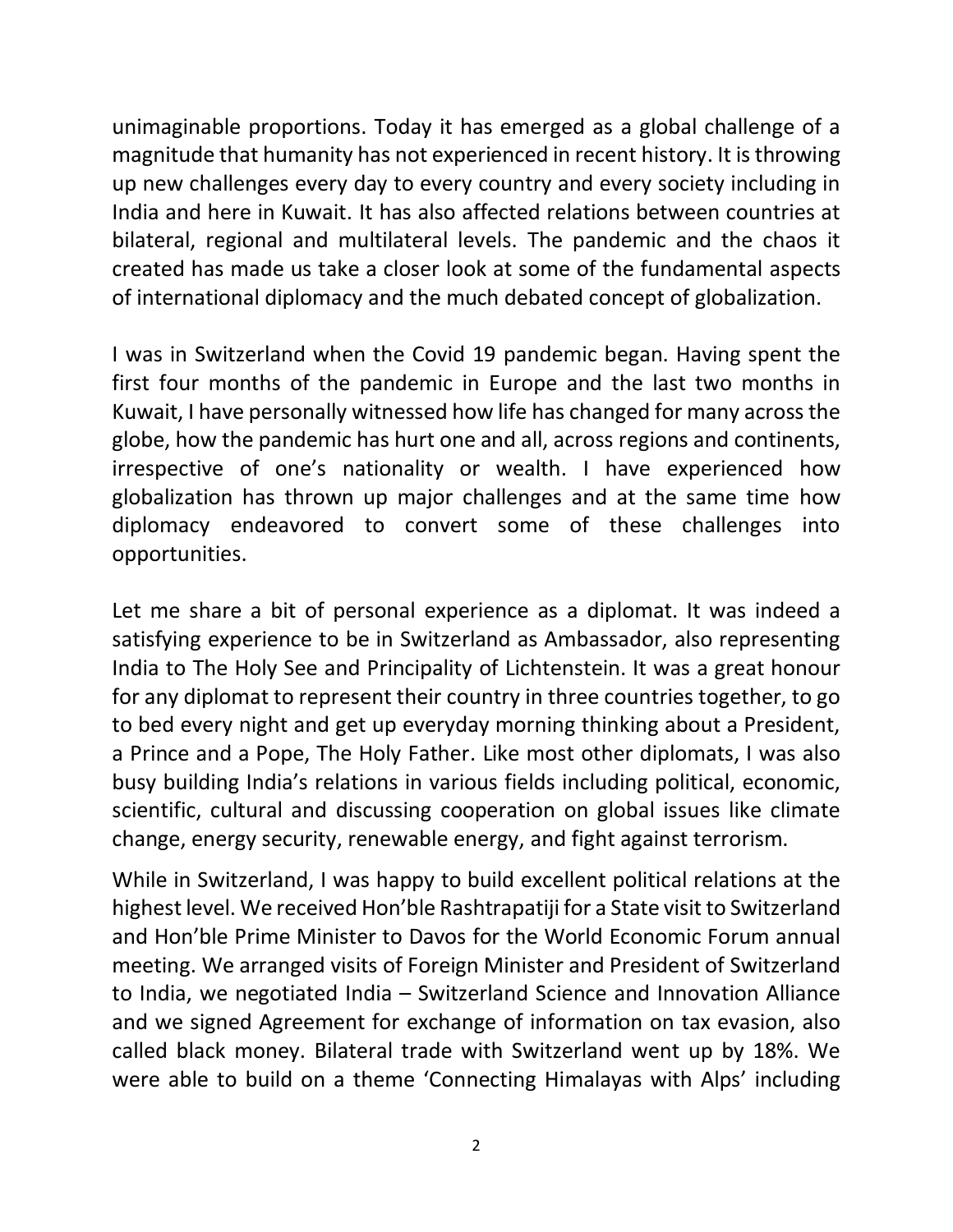through a Festival of India spanning several weeks spread across fifteen cities in Switzerland and Liechtenstein. In Vatican, one attends the canonization of Saint Mariam Theresa by Pope and welcome our Cardinals and our Bishops from India.

All these diplomatic activities which are dear to any Ambassador, changed suddenly with Covid 19 pandemic. Your priority shifted to saving lives of Indians abroad. You started focusing on arranging food and shelter for stranded Indians including in rich Europe. You see many businesses crumbling, people losing jobs in hundreds and thousands and found many stranded abroad craving to return home. The bigger the diaspora, the bigger were the new challenges of diplomacy.

I recall the panic phone calls received in the Embassy from students and tourists who were looking for shelter; panic calls from that young lady requesting kits for herself and her child to test for Covid as her husband was admitted in ICU infected by Covid. No kits were available and it became the responsibility of the Ambassador to arrange it. A task we did successfully.

You also start negotiating with big pharma companies in Switzerland for medicines and vaccines, test kits and medical equipment, including for those yet to be developed.

At the same time you feel rejoiced to see the Indian flag displayed over the Matterhorn Mountain in the Alps in Zermat, one of the highest points in Europe.

Life has changed for all, including for us diplomats. Diplomats also started to address issues such as the name to be given to the new virus, whether the name to be linked with its country of its origin or its city of origin, whether the pandemic could have been prevented or not. The style and format of diplomacy has changed, no travels, no visits, no physical meetings, only virtual meetings and video conferences. Everyone has overnight become digital friendly.

It is in the middle of all this that I moved to Kuwait. We faced many challenges in Kuwait, the scale is different, as we have large diaspora there. We have a million Indians in Kuwait, and they faced a million challenges. We thank the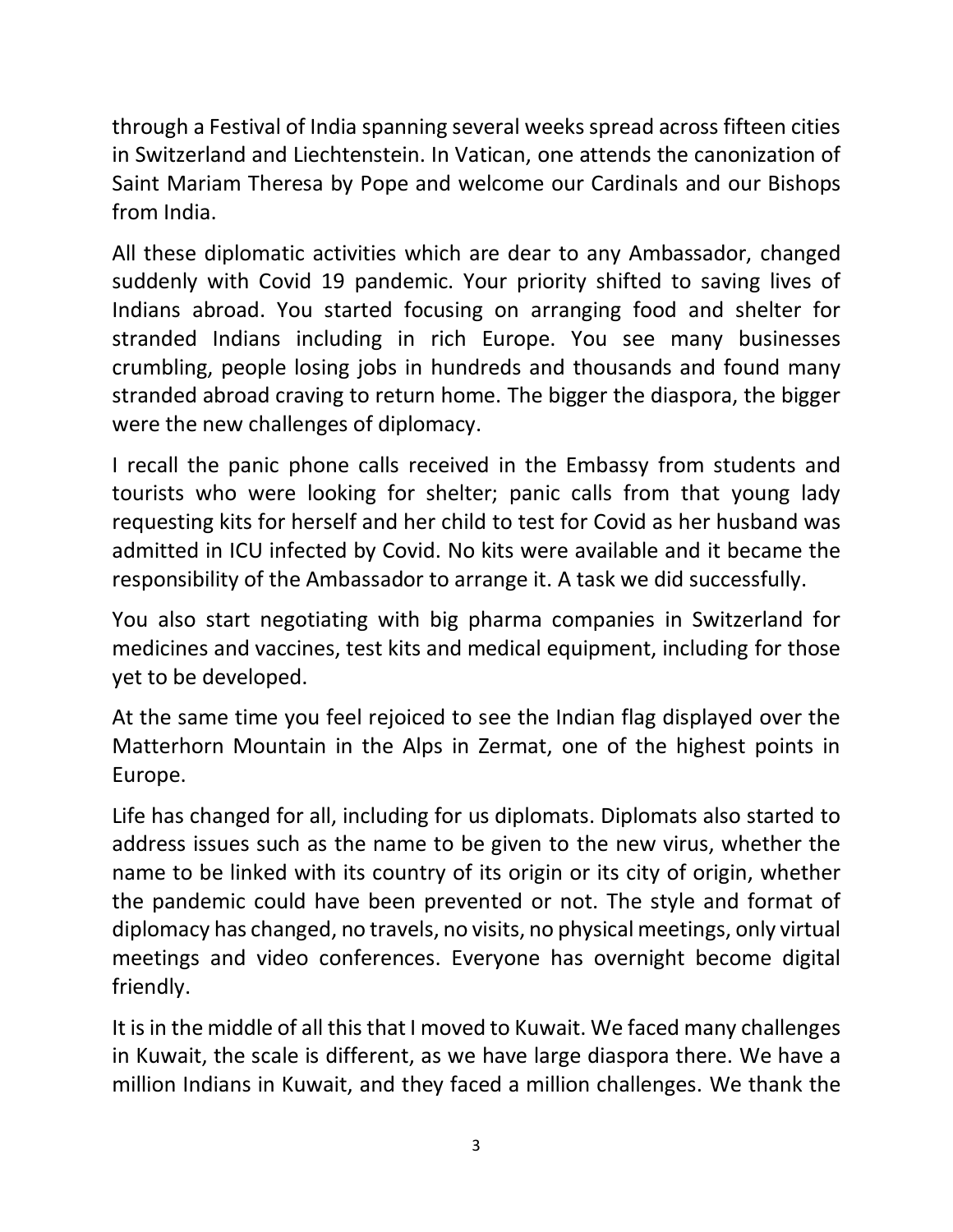Kuwaiti leadership for hosting a large Indian community. Many associations, groups and volunteers were working hand in hand with Embassy to support Indians in distress. Their safety and wellbeing are priorities for the Mission.

Within a week of my arrival in Kuwait, I received over a thousand emails/letters from many of our fellow citizens in different parts of Kuwait and even from India, from all walks of life, on a number of issues of concern. Many letters are written on behalf of thousands of people, on issues that affect several thousands.

These issues included very important topics such as Indians stranded in Kuwait, Indians with resident permit in Kuwait and currently stranded in India, those with children stranded in India and wanting to join their parents, Indians stranded in other countries and wanting to transit through Kuwait, those who want travel documents like passports and Emergency Certificates, those who applied for travel documents but yet to receive them, those who received travel documents but could not travel during Amnesty, expiry of resident permits, groups who face nonpayment of salary, nonpayment of arrears, labor disputes, cheating by agents, loss of jobs and livelihood, loss of documents, those who do not have food, shelter and medicines, request from those who got stranded in ships and vessels, dispatch of mortal remains of loved ones who died here, pending death compensation cases, family disputes, the list has been long. Handling these issues are among the many challengesthat an Indian diplomat abroad facestoday. My endeavor has been to address these challenges in collaboration with stakeholders including our Central Government, State Governments, Airlines, host government authorities and of course the people affected. We work hand in hand with various groups and associations. We opened up the Mission through Open Houses and constant engagement. We continue the supply of food materials. Everything is work in progress including the Vande Bharat Mission of return of Indians stranded abroad and efforts to arrange return of stranded Indians to Kuwait. It is not over.

While we handle these priorities at bilateral levels, we cannot afford to ignore the bigger picture and major diplomatic challenges that we continue to face. Let me quote our Foreign Secretary Shri Harsh Vardhan Shringla who said in a recent address, "The novel coronavirus outbreak has come as a major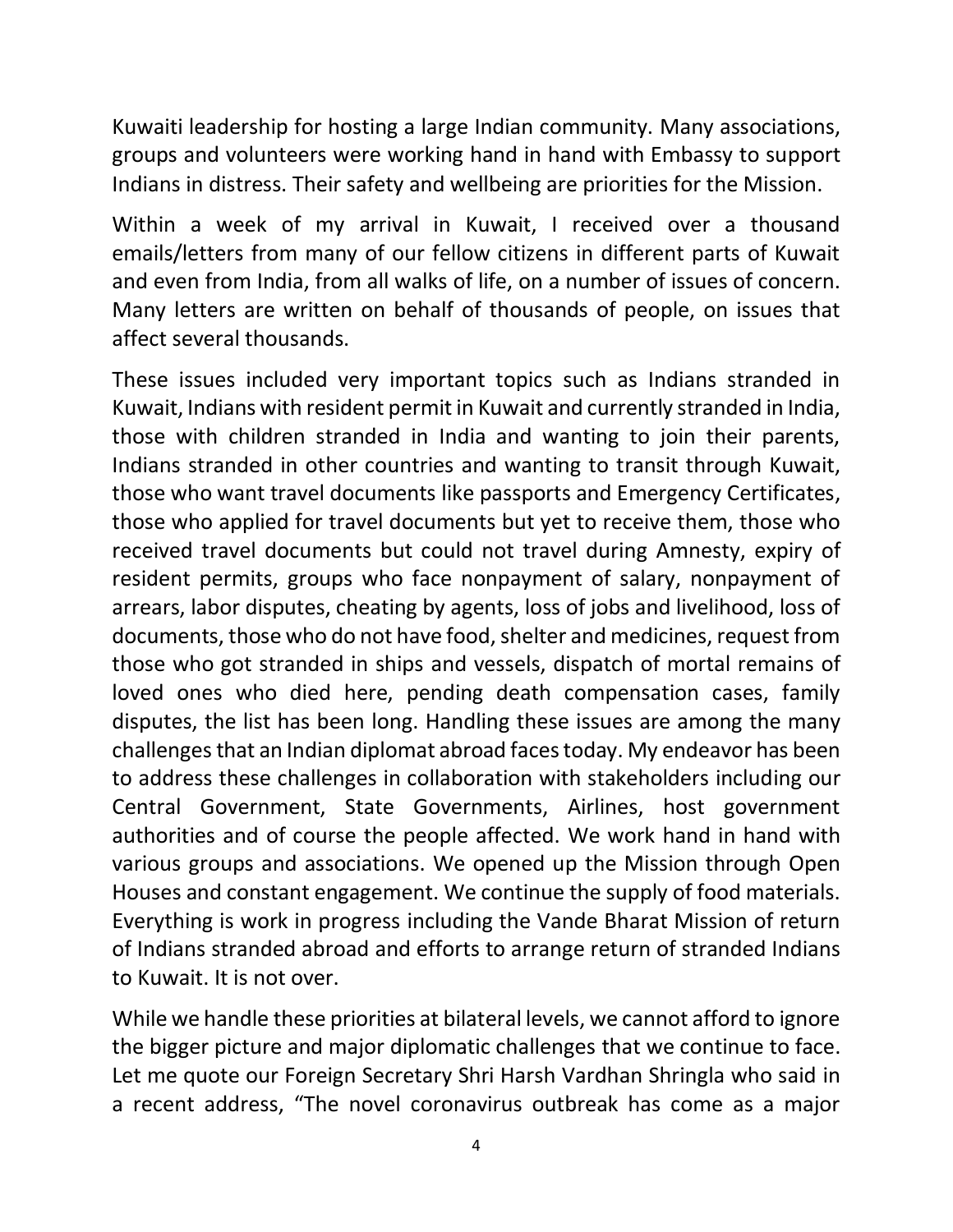geopolitical shock, and will have a long term impact on world politics. We are likely to see changes in hard and soft power balances; emergence of new multilateral conversations and changes in relative strength of stakeholders in these conversations; and greater dispersal of power, resources and capacity across the world. India's choices, challenges and opportunities in this new global environment will also be affected."

India's diplomatic efforts to shape global thinking and project our perspectives have continued through the Covid pandemic. We continued our bilateral, regional and multilateral engagement at all levels. We continued to engage world leaders at the summit level and ministerial level. Prime Minister had spoken to over seventy counterparts in recent months including with the Prime Minister of Kuwait. External Affairs Minister has spoken to over eighty of his counterparts, again including with the Foreign Minister of Kuwait. Foreign Secretary and senior officials are in constant touch with their counterparts at all levels. At the regional level, India took the initiative of convening a virtual meeting of South Asian leaders. We held the India-EU Summit and participated at the G20 and Non-Aligned Movement virtual summits. India also digitally attended BRICS and SCO meetings. We also digitally observed the 'International Day of Yoga' on 21 June, which was adopted by the United Nations. We will now celebrate the 'International Day of Non-Violence' on 2 October again digitally. In the middle of the pandemic India got elected to the UN Security Council for the period 2021-22. At the same time we had to confront and defeat several concerted attempts of anti-India propaganda, infiltration and even aggression.

## Dear Friends,

Even in the middle of the pandemic and in the midst of several challenges, we kept our flag flying by proactively engaging the international community. Let me quote from Prime Minister's address to the UN General Assembly last week. He said, I quote, "Even during these very difficult times of a raging pandemic, the pharma industry of India has sent essential medicines to more than 150 countries. As the largest vaccine producing country of the world, I want to give one more assurance to the global community today. India's vaccine production and delivery capacity will be used to help all humanity in fighting this crisis. We are moving ahead with phase 3 clinical trials in India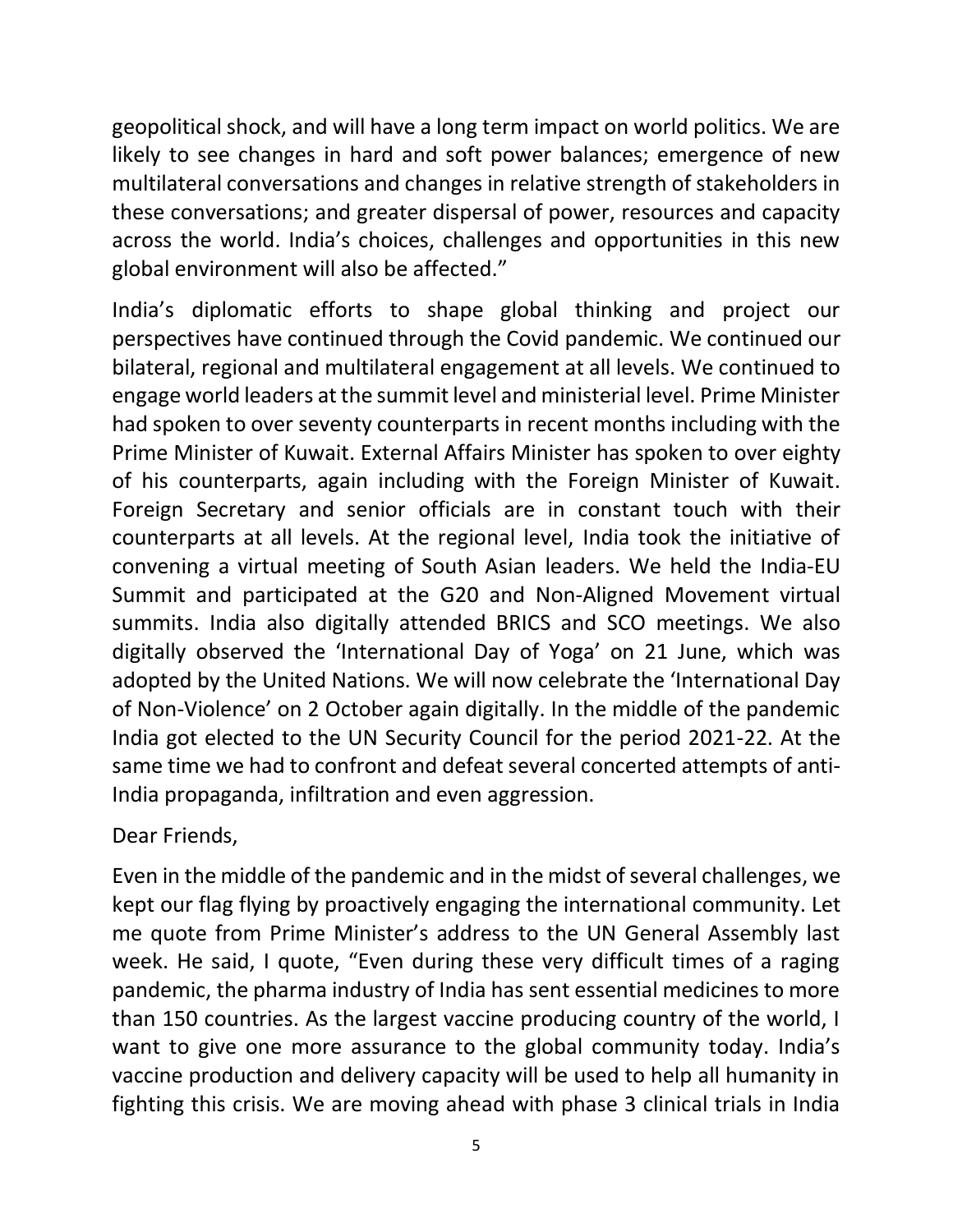and in our neighbourhood. India will also help all the countries in enhancing their cold chain and storage capacities for the delivery of Vaccines." Unquote.

Dear Friends,

Now let's take a look at some of the opportunities that the challenges of the global pandemic offers for India. One of our priorities is to make India the nerve centre of global supply chains. Our endeavor to promote India as an alternative manufacturing hub and an innovation destination is continuing. In my Mission in Kuwait I have launched a series of events aimed at strengthening our partnership with Kuwait.

In the short term, in our relations with the Gulf countries, there exists an opportunity to enhance our presence in sectors where we have been traditionally strong. This include sectors such as textiles, pharmaceuticals, chemicals, gems and jewelry, food materials etc. Thinking beyond short term, we could move up the value chain in several sectors such as pharmaceuticals, electronics, engineering, design outsourcing etc. It also gives opportunity to work on development of cutting edge technologies and intellectual property across several sectors.

In these efforts India considers Kuwait and our friendly countries in the Gulf region as natural partners and many other friendly countries as natural partners. To quote Foreign Secretary, "In the past five years, Think West – our outreach to the Gulf and West Asian countries – has become an increasingly important pillar of our foreign policy. In the pandemic period our partners in the Gulf and West Asia have cooperated with us unstintingly, to mutual benefit, and with the enhancement of mutual trust." Unquote.

Speaking specifically about my country of accreditation Kuwait, it is part of India's extended neighborhood and the two countries are among each other's major trading partners. Our natural partnership with Kuwait is something that evolved over several generations. It is a partnership involving several stakeholders; business establishments, industry and commercial chambers, investment boards, industry groups, factories, universities, science and technology establishments, and at the root of it all are the vibrant people-topeople contacts. There are several key areas such as energy security, trade and investment, infrastructure development projects, healthcare,